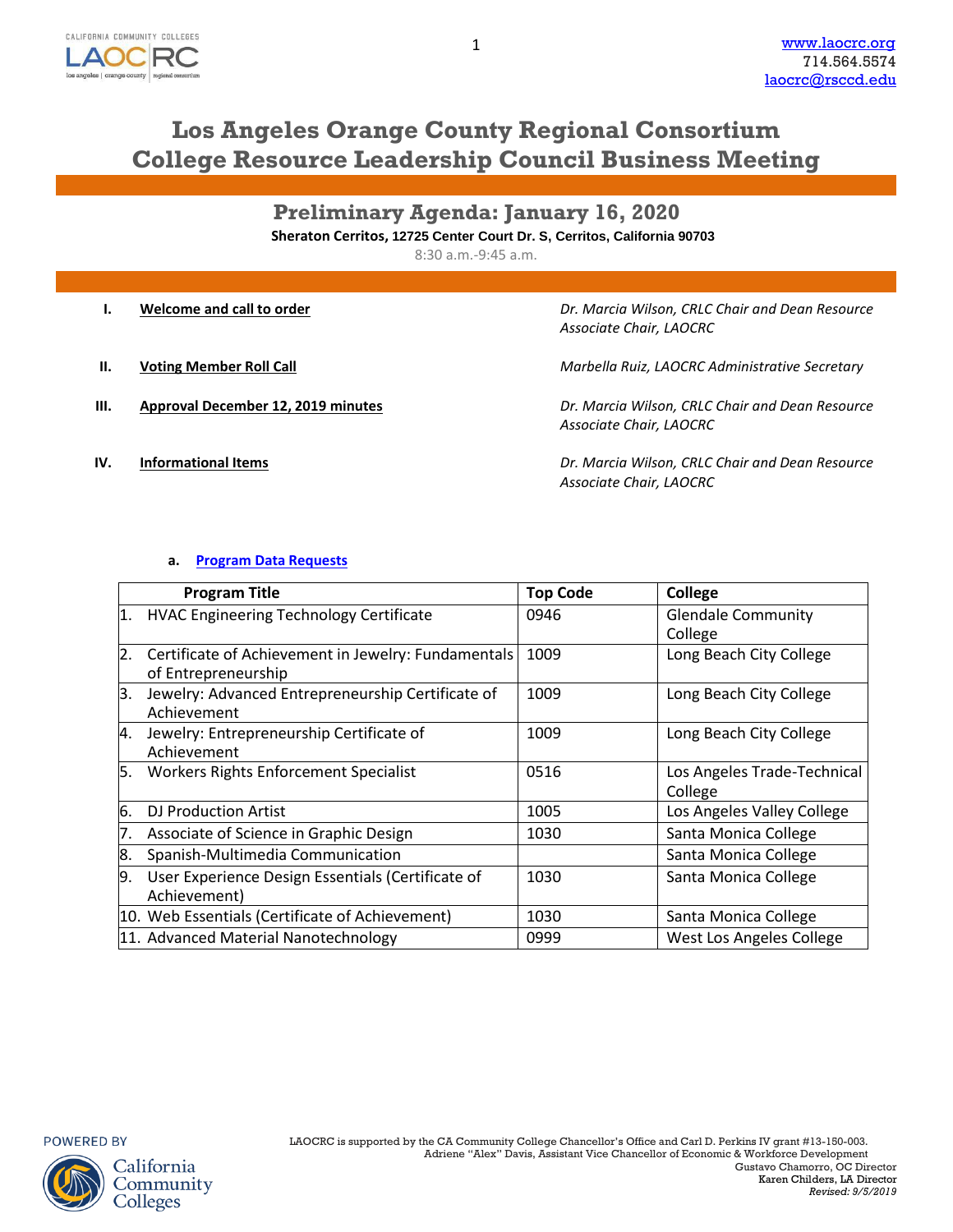

**V. Action Items** *Dr. Marcia Wilson, CRLC Chair and Dean Resource Associate Chair, LAOCRC*

**a. [Program Recommendation;](https://www.regionalcte.org/browse?region=4&status=4&search&submit) Motion: Community College; Second:**

**Community College; Recommended: Y/N**

- 1. [Computerized Bookkeeping,](https://www.regionalcte.org/browse/40Y83) LA Valley College
- 2. [Entertainment Art Certificate of Achievement,](https://www.regionalcte.org/browse/ZmNl4) Orange Coast College
- 3. [Advanced Electronic Music,](https://www.regionalcte.org/browse/3jxaZ) Rio Hondo College
- 4. [Advanced Sound Design,](https://www.regionalcte.org/browse/Keoq4) Rio Hondo College
- 5. [Advanced Songwriting,](https://www.regionalcte.org/browse/41Q74) Rio Hondo College
- 6. [Introductory Electronic Music,](https://www.regionalcte.org/browse/41L7Z) Rio Hondo College
- 7. [Introductory Songwriting](https://www.regionalcte.org/browse/3LvOZ) and Arranging, Rio Hondo College
- 8. [Introductory Sound Design,](https://www.regionalcte.org/browse/40Qb3) Rio Hondo College
- 9. [Live Sound Engineer,](https://www.regionalcte.org/browse/3XvqZ) Rio Hondo College
- 10. [Music Production,](https://www.regionalcte.org/browse/Z9pBK) Rio Hondo College
- 11. [Recording Engineer,](https://www.regionalcte.org/browse/3QvVK) Rio Hondo College

### **VI. Update, Discussion, and/or Action Items**